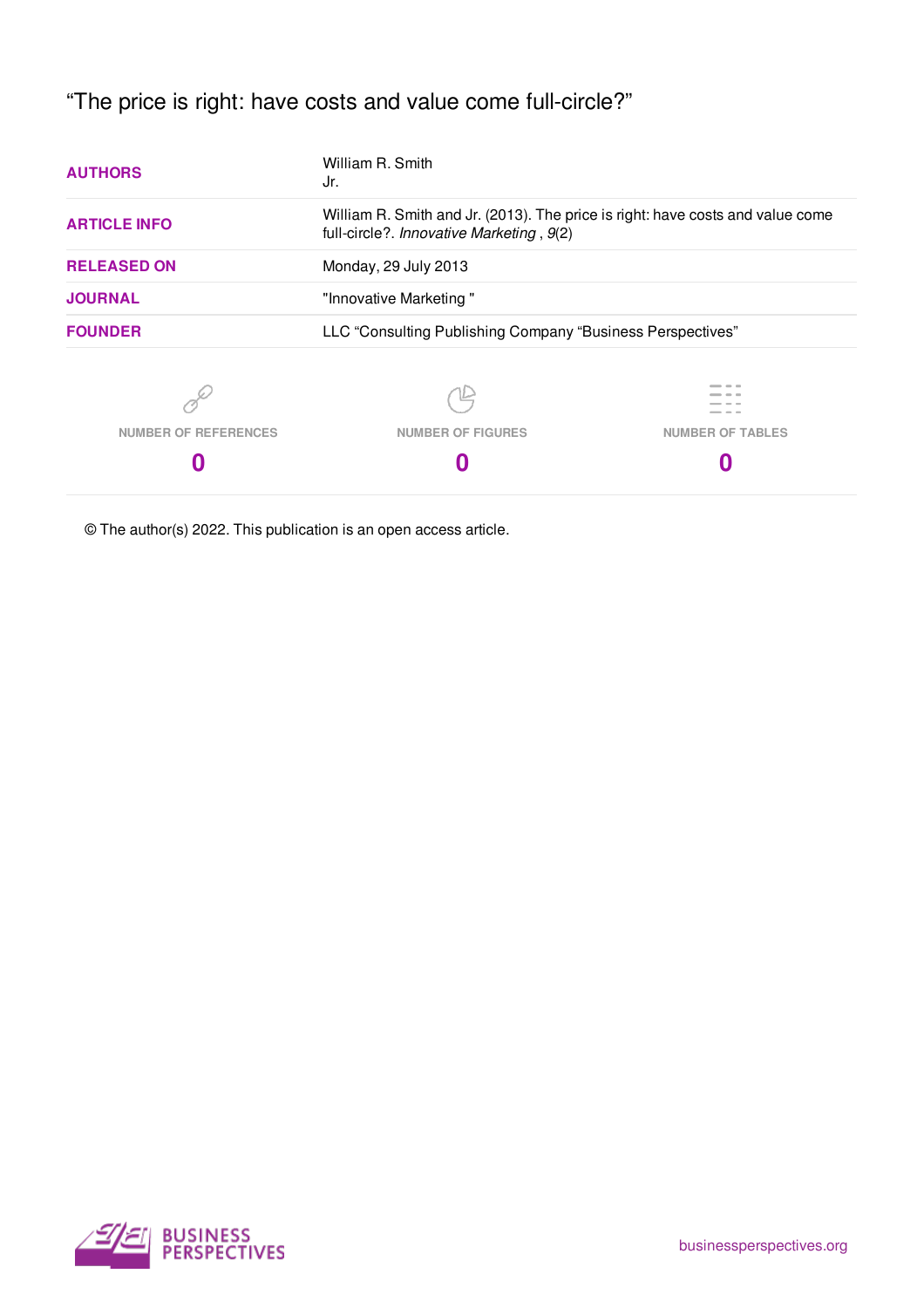## William R. Smith, Jr. (USA)

# The price is right: have costs and value come full-circle?

#### Abstract

Not that many years ago, marketers who researched pricing issues began calling for a focus on value rather than costs in pricing decisions. Many companies have heeded the call and shifted from some sort of cost-based approach to some version of a market-based approach. One of the most popular market-based approaches is to base the product's price on its value to users. There are unsettling anecdotal signs that in some instances this focus on value has led to a troubling loss of attention to costs. Have some marketers focused so strongly on understanding and effectively communicating their products' value propositions that they've forgotten that appropriate analyses of costs can also be important?

**Keywords:** pricing, value, costs, value proposition, market-based.

### Introduction

Do you remember the over-reaction to what became known as the marketing principle? In the mid-1950's an executive of GE wrote in their annual report that the company must focus on customers so that the customers would guide them to provide solutions to their problems. Within 30 years you were hearing things like "the customer is always right" and "we must satisfy the customer." The height of this madness was reached in the late 1980's when in a television ad Lee Iacocca proclaimed that Chrysler now understood the "nine most important words in the English language." Iacocca explained to the rapt audience that those nine words were: "Satisfy the customer, satisfy the customer, satisfy the customer!" Marketers soon realized that this extreme focus on satisfying the customer was adversely impacting profitability. While businesses exist to generate profits, customers would be more satisfied if products were sold at prices that created losses for sellers. Thus began the evolutionary process of realizing that competing on price was a no-win proposition for business.

Nagle's seminal academic work on pricing (Nagle, 1987) and the shift from focusing on costs to focusing on value in pricing decisions sprang forth in this environment. Nagle, writing with various coauthors, as well as numerous other writers have been beating the "value" drum for over 26 years now (Nagle et al., 2011). Many businesses, as well as not-for-profit organizations, have bought into this mantra. They "fire customers" as well as engaging in the other behaviors that Nagle and others have prescribed. This begs the question of whether this intense focus on value rather than costs (a costbased approach to pricing leads to derision by these evangelists of value) has now come full-circle? That is, are there now disciples of this value-based approach to pricing that ignore costs with the belief

 $\overline{a}$ 

that a focus on value makes an understanding of costs less relevant or even irrelevant?

The extent to which this focus on value in some organizations has replaced the more traditional focus on costs is evidenced by an anecdote recently shared by a student in an executive MBA class. As the classroom discussion of an emphasis on analyzing costs versus an emphasis on analyzing value evolved, this somewhat frustrated student/ executive expressed the view that the organization's choice to emphasize value has caused problems. The sales force had been encouraged for years to spend the time necessary to develop an appropriate managerial understanding of what drives production and other types of costs. In a recent sales meeting, however, one sales person was obviously disinterested in the discussion surrounding developing expertise in cost-related concepts such as activity-based costing, break-even analysis, etc. When challenged by the facilitator of the session on analyzing costs, the sales person retorted by saying, "We're selling value so why do we need to worry about understanding what's driving costs. Studying this stuff is a waste of my time when I could be out there selling more products!"

This work will not try to present an argument supporting the need for managers to understand costs. However, if readers believe that having a good grasp of what drives costs is important for managers, they should be interested in thinking about this challenge.

#### 1. Extant literature

Nagle's seminal work on pricing (Nagle, 1987) challenged managers to think of pricing in some new and different ways. 2011's fifth edition (Nagle et al.) still contains many statements that challenge any pricing approach that does not focus on the value that an organization's products provide to its customers: "For many firms the pricing harvest is less than bountiful because they fail to understand and leverage their potential to create value through their products, services, and customer relationships."

William R. Smith, Jr., 2013.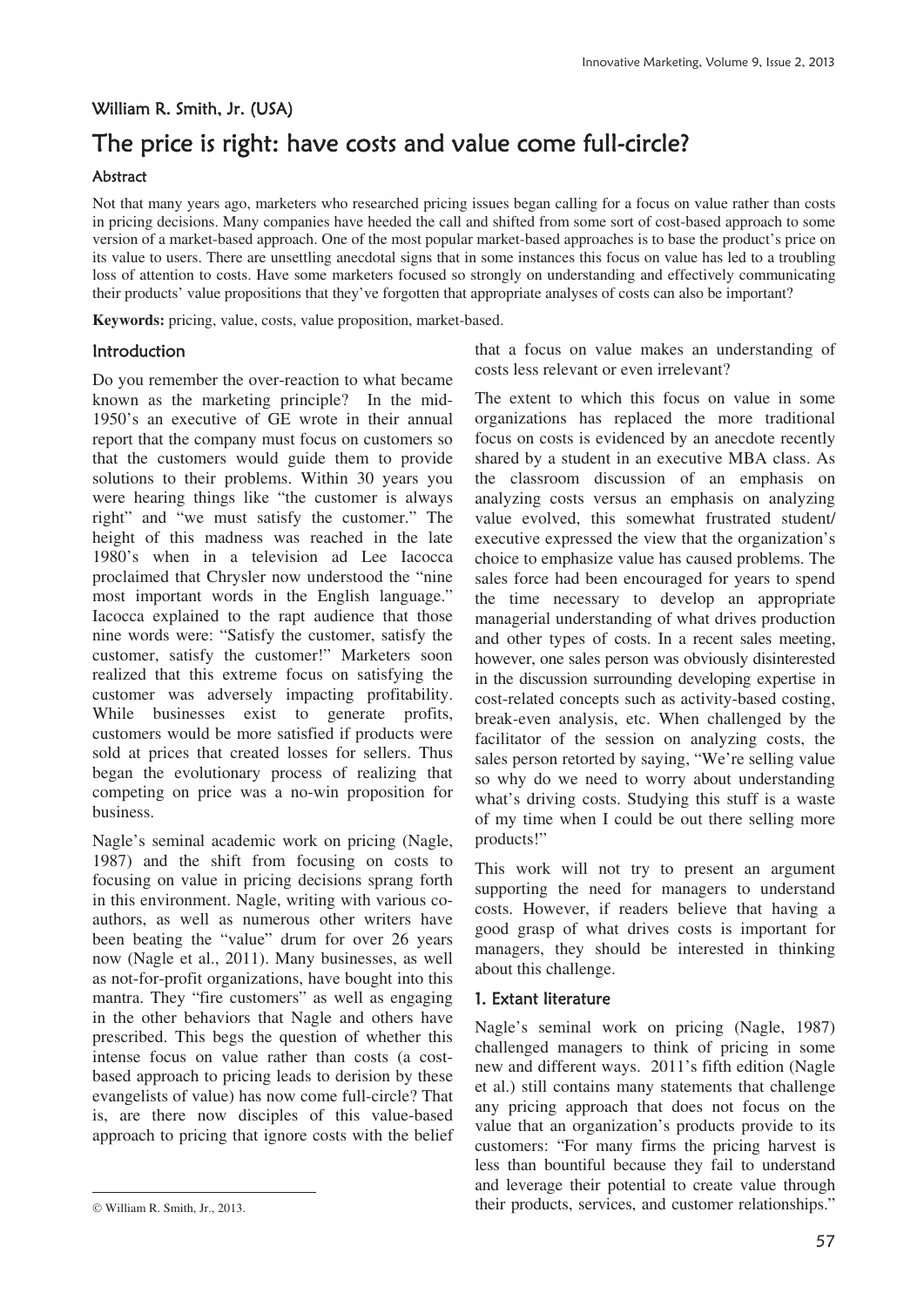Any manager who carefully reads the work of Nagle, et al quickly realizes that mastering the science/art of fully understanding value requires a tremendous commitment of time and energy.

This advocacy of a laser focus on value goes past manufactured goods. Williams (2011) focuses on firms whose products are services, such as advertising agencies who have traditionally priced those services based on the concept of "billable hours." Providers of services have struggled for years to develop competence in understanding the costs involved in providing those services. Much progress seemed to be made through development of such approaches as activity-based costing. However, when today's senior managers for these service providers see writers like Williams making statements such as, "Value bears no relationship to cost," they begin to question the need for any sort of focus on costs.

Today's managers have enormous time deficits and only so much time to devote to developing different types of analytical expertise. For years they have been exhorted to spend time learning how to appropriately understand the cost structures of their products. They are now being told by some that it's much more important to understand value and that this is also going to require a great commitment of their time. Williams make the statement that, "Becoming expert in … value takes the same kind of time and effort as becoming expert in your craft." It would be understandable for managers, sales people and others in an organization to feel as if it's practically impossible to develop competence in analyzing both costs and value while also staying abreast of rapidly evolving demands in their areas of professional expertise.

When faced with a choice between developing competence in cost-analysis versus value-analysis, statements such as, "In other words, you know the cost, but do you know the value? It's a different, and much more important, question (Williams 2012)." It would be understandable for a manager interacting with a consultant or other person professing expertise in the area of pricing who makes this sort of statement to begin to focus on understanding value and to de-emphasize their previous focus on costs. When you see writers quoting managers with statements such as, "It's almost embarrassing at times the way people don't understand all the ways they bring value" (Donnelly, 2011). It does make one wonder if managers need to spend any time thinking about their cost structures. There are even examples of national governments seeming to advocate a focus on value accompanied by a deemphasis on the analysis of costs (Businesslink. gov.uk, August 2012). This vein of thought can be

interpreted as an "either/or" approach to an organization's pricing decisions in which it will either focus on analyzing costs OR focus on analyzing value as it establishes its prices.

Using any web search engine and searching for writings related to pricing, costs and value leads to a plethora of article titles that indicate the direction of contemporary thought on basing prices on costs or value. "Value-Based Pricing Instead of Cost-Based Pricing (Sanders 2010)," "How to Sell Value Instead of Costs (Robertson 2009)" are two examples of web-based articles that clearly indicate that it's more appropriate to emphasize value rather than costs when making decisions about the pricing of an organization's products.

It is also informative to understand how demanding a sophisticated analysis of an organization's cost structure can become (AccountingCoach.com, 2009). While accurately analyzing and then effectively communicating a product's value proposition is also demanding, if a manager feels that the analysis of value in today's environment is of greater importance than analyzing costs, it makes sense that the additional hard work involved in analyzing costs will be avoided by many.

## 2. Research agenda

As has been mentioned, there is anecdotal evidence that in some organizations the focus on analyzing value as part of pricing decisions has caused a deemphasis on fully understanding/analyzing the costs of products. This has the potential to be a troubling development in terms of the organizations' longterm viability. This concern begs the question of just how prevalent this shift in focus has become and to what extent it imperils the organization's future. Are there only a few organizations that have made such a dramatic shift in their analytics or are many organizations moving in this direction? In organizations that have shifted from a focus on costs to a focus on value, where did the impetus for making this shift come from (internal or external)? When examining organizations that have shifted their focus from costs to value, has their performance improved or deteriorated? If senior executives are challenged on the potential dangers of abandoning their traditional focus on costs, will they revert to a more balanced approach to understanding both costs and value? These are empirical questions that future research should attempt to address.

## 3. Closing thoughts

In defense of the "pioneers" of concepts such as the marketing principle and value-based pricing, one must return to the writings of these pioneers and examine what they were saying. If you look at the